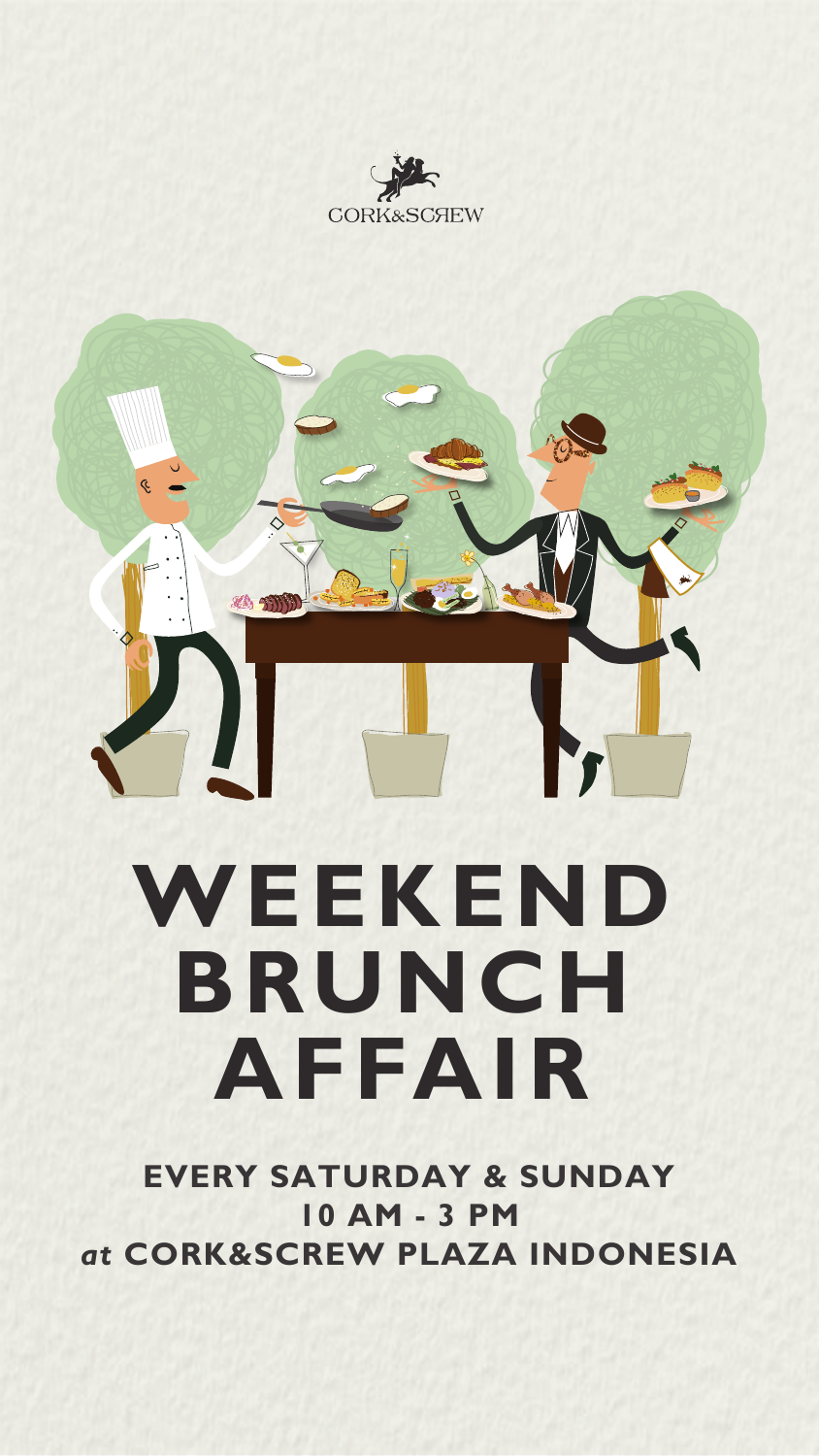#### STARTERS

| TRIPLE COOKED CASSAVA                                                   | 80. |
|-------------------------------------------------------------------------|-----|
| Truffle Aioli, Parmesan, Sambal Roa, Chives                             |     |
| <b>CHICKEN SPRING ROLLS</b>                                             | 85. |
| <b>Ranch Dressing, Hot Sauce</b>                                        |     |
| <b>JONO'S CHICKEN KIELBASA HOT DOG</b>                                  | 85. |
| Smashed Avocado, Jalapeño Salsa,                                        |     |
| Hickory Smoked Hot Sauce, Vegan Aioli,<br><b>Toasted Brioche</b>        |     |
|                                                                         |     |
| <b>BREAKFAST SANDWICH</b>                                               |     |
| Choice of Croissant / Homemade Sourdough<br>Choice of Beef / Pork Bacon |     |
| Omelette, Swiss Cheese, Garlic Aioli,<br><b>Roasted Tomato Ketchup</b>  |     |

#### CHICKEN WINGS : 110.

Hot Peri-Peri / Honey Soy Garlic / Asiatique

 $\bullet$ 

 $\bullet$ 

 $\bullet$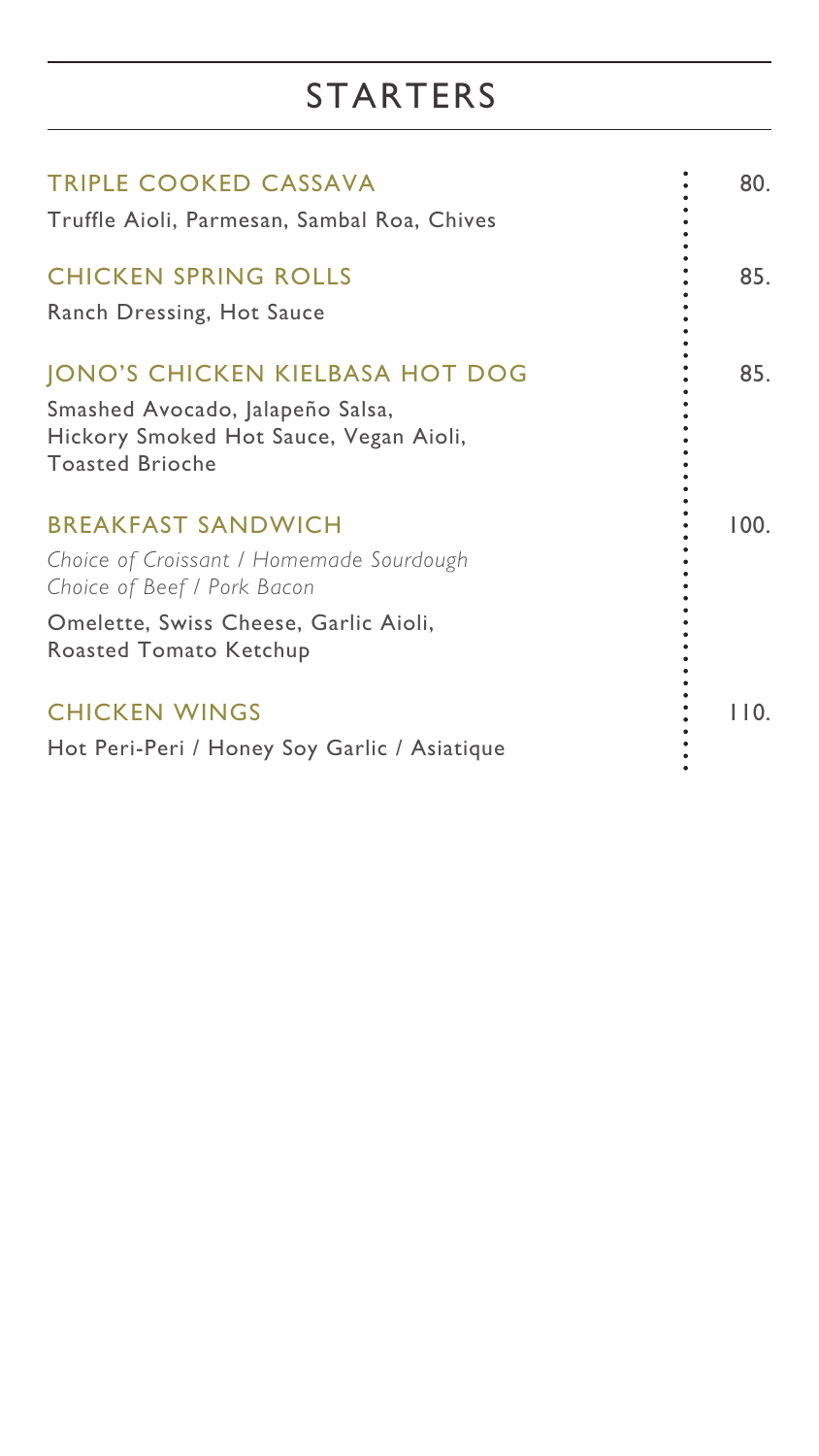| STEAK AND EGG<br>Eggs Any Style, Truffle Home Fries, Garlic Sourdough,<br>Confit Garlic, Béarnaise Sauce                                                     | 220.         |
|--------------------------------------------------------------------------------------------------------------------------------------------------------------|--------------|
| EGGS BENEDICT (V)<br>Choice of Maple Beef Bacon / Grilled Vegetables<br>Sautéed Spinach, Fries, House Salad, Classic Hollandaise<br>Add Smoked Salmon 25.    | 120.         |
| <b>BUBUR AYAM</b><br>Ginger Garlic Chicken, Cakwe, Braised Eggs & Tofu,<br>Pickled Vegetables, Poached Hearts<br>Add Foie Gras 120.                          | 85.          |
| SCRAMBLED EGGS IN PUFF PASTRY<br>Crispy Beef Bacon, Ikura, Crème Fraîche,<br>Candied Cherry Tomatoes, Chives, Puff Pastry,<br>Homemade Sourdough             | <u> 120 </u> |
| <b>AGLIO OLIO SPAGHETTI</b><br>Beef Bacon, Grana Padano, Chilli Oil                                                                                          | 95.          |
| <b>BREAKFAST BURGER</b><br>*Vegan Option Available<br>Double House Grind Patty, American Cheese, Fried Egg,<br>Caramelized Onions, French Fries, Cheddar Bun | I JU.        |
| SMOKED DUCK KWETIAU<br>Bean Sprouts, Duck Leg Wonton, Pickled Chilli,<br><b>Chives, Braised Mushrooms</b>                                                    | I I O.       |
| <b>NASI PADANG</b><br>Substitute to Wagyu Short Rib Rendang 30.<br>Ayam Pop, Pea Flower Rice, Asam Padeh Egg,<br>Duck Sausage, Bone Marrow Gulai             | 135.         |
| NASI GORENG GILA<br>Meatballs, Chicken, Wagyu Beef, Soft Scrambled Eggs                                                                                      |              |

## BRUNCH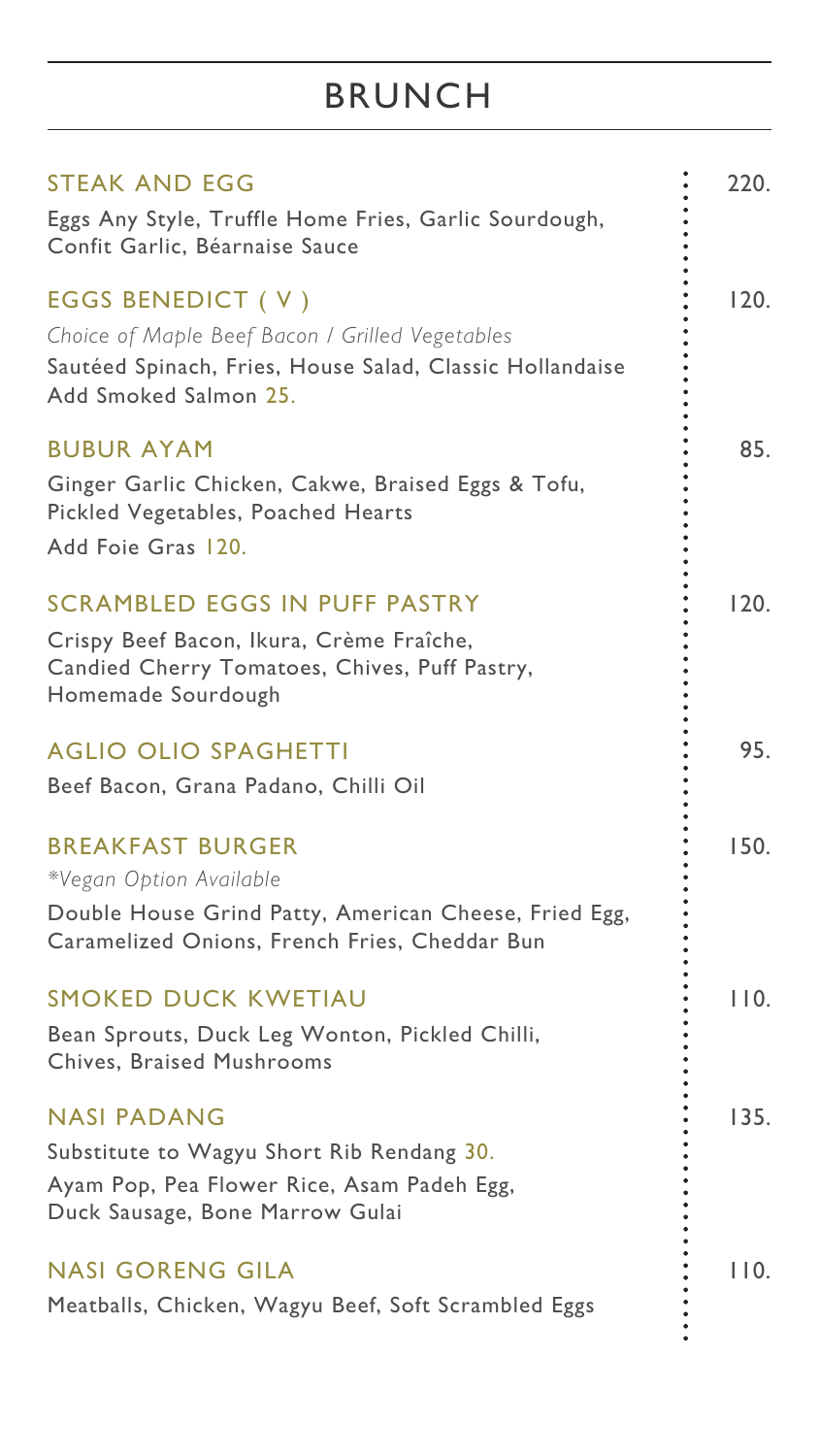## BRUNCH

| <b>FRENCH TOAST</b>                                                              | 75. |
|----------------------------------------------------------------------------------|-----|
| Vanilla Ice Cream, Cream Cheese, Mixed Berries,<br>Crumble, Maple Syrup, Caramel |     |
| PORK BELLY FRIED RICE<br>*Pork can be substituted with Chicken                   |     |
| Nasi Goreng Bali, Sambal Matah, Poached Egg,<br><b>Basa Genep Aioli</b>          |     |

 $\bullet$  $\bullet$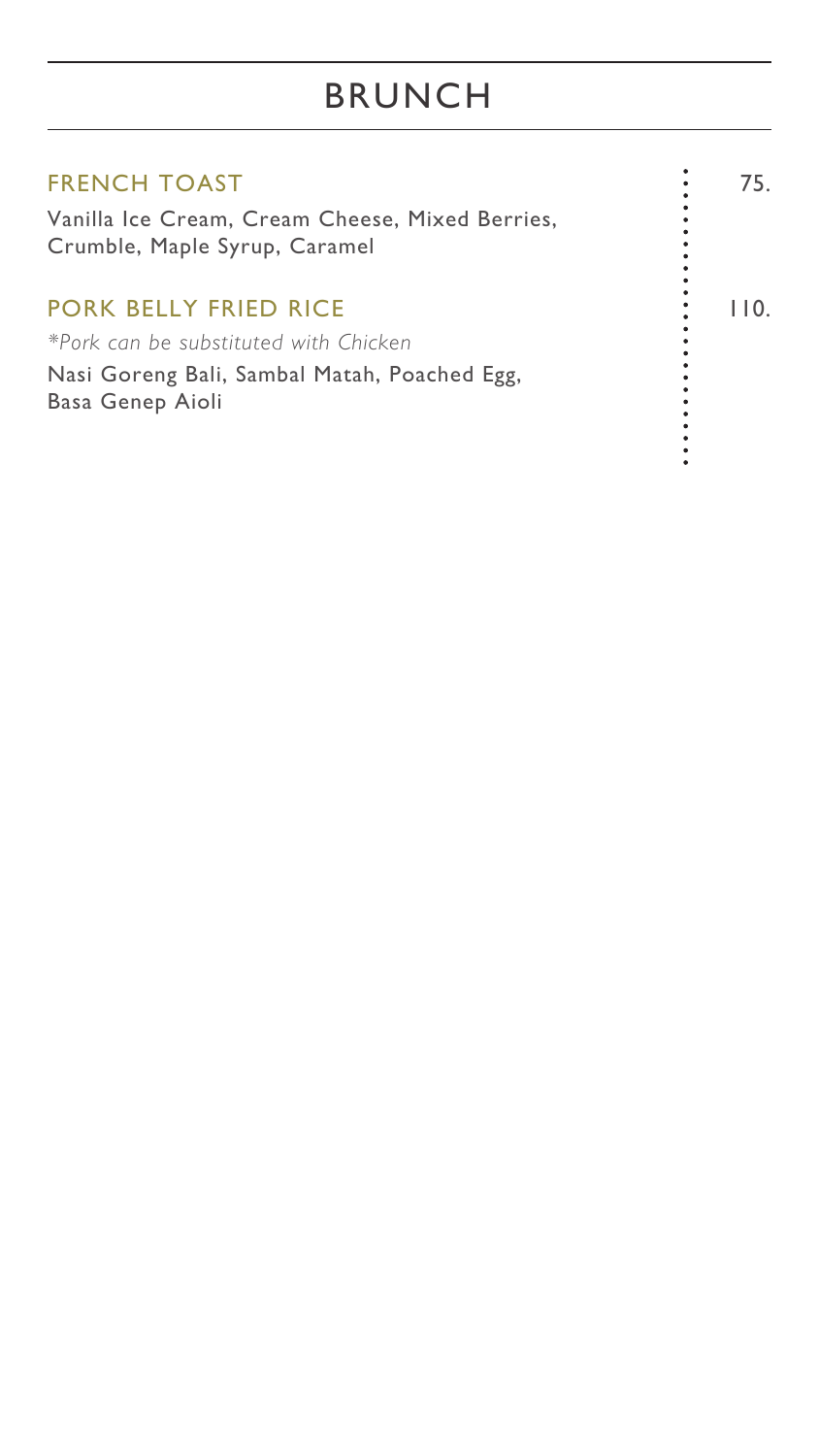*ALL GRILLED ITEMS ARE SERVED WITH SAUTÉED VEGETABLES, ROASTED TOMATOES & COMPLIMENTARY BREAD BASKET*

#### TO SHARE



#### SIDES

| <b>HOMEMADE SOURDOUGH</b>               | 25. |
|-----------------------------------------|-----|
| <b>TRUFFLE FRIES</b>                    | 40. |
| <b>CRISPY POTATO WEDGES</b>             | 40. |
| <b>WAGYU BEEF &amp; CRAB FRIED RICE</b> | 45. |
| SAUTÉED MIX MUSHROOMS                   | 30. |
| <b>MESCLUN SALAD</b>                    | 30. |
| SAUTÉED VEGETABLES                      | 30. |